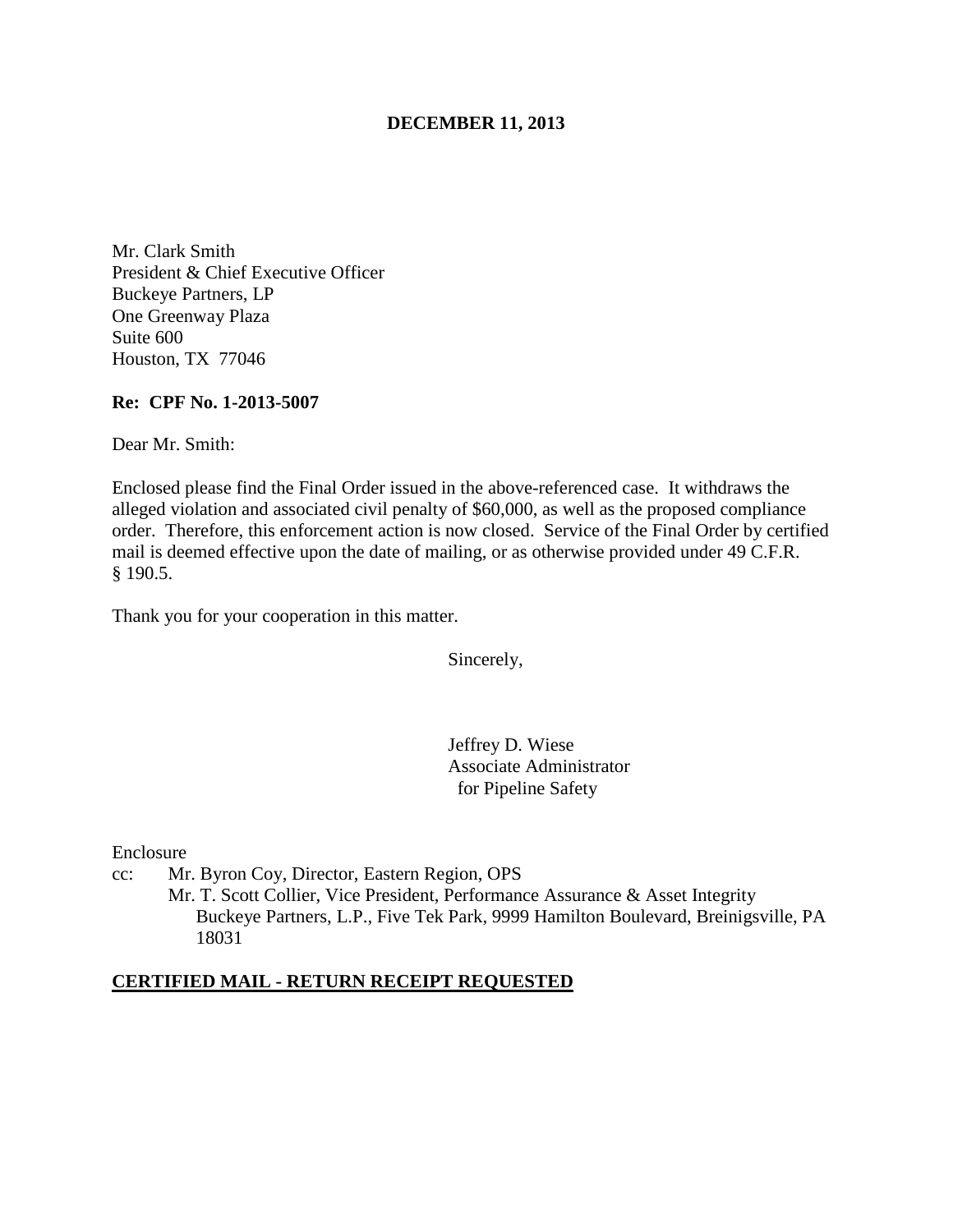## **U.S. DEPARTMENT OF TRANSPORTATION PIPELINE AND HAZARDOUS MATERIALS SAFETY ADMINISTRATION OFFICE OF PIPELINE SAFETY WASHINGTON, D.C. 20590**

**In the Matter of )** 

**Buckeye Partners, LP,**  (2013-5007)

**\_\_\_\_\_\_\_\_\_\_\_\_\_\_\_\_\_\_\_\_\_\_\_\_\_\_\_\_\_\_\_\_\_\_\_\_ )** 

 **)** 

 **)** 

**\_\_\_\_\_\_\_\_\_\_\_\_\_\_\_\_\_\_\_\_\_\_\_\_\_\_\_\_\_\_\_\_\_\_\_\_)** 

**Respondent. )** 

# **FINAL ORDER**

Between June 11-15, 2012, pursuant to 49 U.S.C. § 60117, a representative of the Pipeline and Hazardous Materials Safety Administration (PHMSA), Office of Pipeline Safety (OPS), inspected Buckeye Partners, LP's facilities in Boothwyn, Pennsylvania. Buckeye Partners, LP (Buckeye or Respondent), owns and operates approximately 6,000 miles of hazardous liquid pipelines in the Northeast and Upper Midwest regions.<sup>1</sup>

As a result of the inspection, the Director, Eastern Region, OPS (Director), issued to Respondent, by letter dated May 13, 2013, a Notice of Probable Violation, Proposed Civil Penalty, and Proposed Compliance Order (Notice). In accordance with 49 C.F.R. § 190.207, the Notice proposed finding that Buckeye had violated 49 C.F.R. § 195.573(e) and proposed assessing a civil penalty of \$60,000 for the alleged violation. The Notice also proposed ordering Respondent to take certain measures to correct the alleged violation.

Buckeye responded to the Notice by letter dated May 22, 2013 (Response). The company contested the allegations of violation and offered additional information in response to the Notice. Respondent did not request a hearing and therefore has waived its right to one.

# **WITHDRAWAL OF VIOLATION**

The Notice alleged that Respondent violated 49 C.F.R. Part 195, as follows:

**Item 1:** The Notice alleged that Respondent violated 49 C.F.R. § 195.573(e), which states:

 $\overline{a}$ <sup>1</sup> See http://www.buckeye.com/BusinessOperations/tabid/56/Default.aspx (last accessed on September 6, 2013).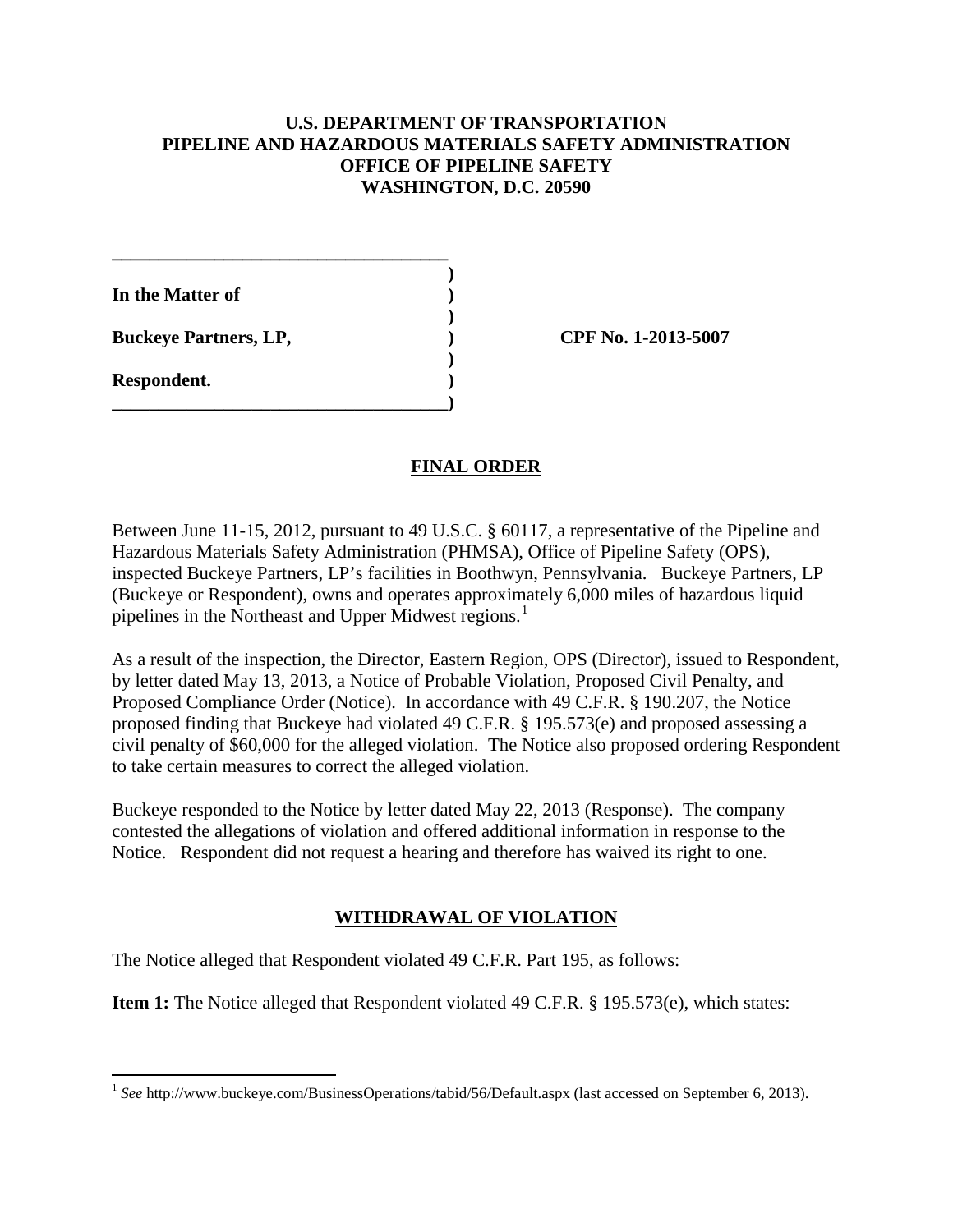### **§ 195.573 What must I do to monitor external corrosion control?**

 $(a) \ldots$ 

 (e) *Corrective action*. You must correct any identified deficiency in corrosion control as required by § 195.401(b). However, if the deficiency involves a pipeline in an integrity management program under § 195.452, you must correct the deficiency as required by § 195.452(h).

The Notice alleged that Respondent violated 49 C.F.R. § 195.573(e) by failing to correct an identified corrosion control deficiency within the time frames set by  $\S 195.401(b)$ .<sup>2</sup> During the inspection, OPS reviewed Buckeye's 2010 and 2011 cathodic protection survey reports for breakout tanks 1 through 19. The Notice alleged that OPS had discovered at least one location at 11 separate tanks that were below Buckeye's own stated -0.85 millivolt (mV) threshold criteria for two consecutive inspection cycles.

Specifically, between August 3-10, 2010 and June 3-21, 2011, the Notice alleged that Buckeye personnel had recorded at least one location around the perimeter of Tanks 1, 2, 3, 4, 5, 6, 8, 12, 13, and 14 that was below the -.85 mV criteria for consecutive inspection cycles. In addition, there was also a location around the perimeter at Tank 18 that was below the -.85 mV criteria for two consecutive inspection cycles. There was no evidence that these readings had been remediated. Therefore, OPS alleged that Buckeye had failed to correct these deficiencies as required by § 195.401(b).

In its Response, Buckeye argued that there were no deficiencies to correct. In support, the company pointed to Section 2.1 of its *Maintenance Manual Procedure J-02*, which listed three different methods that the company used to determine effective cathodic protection. In the case of the Boothwyn breakout tanks, Buckeye argued it had used the 100 mV test, not the -0.85 mV threshold. Section 2.1.3 of Buckeye's procedures stated that the 100 mV test required a minimum of 100 mV between the structure surface and a stable reference electrode in contact with the electrolyte. In its Response, Buckeye confirmed that by using this 100 mV test, none of the tanks at Boothwyn had insufficient cathodic protection. Therefore, Buckeye requested that PHMSA withdraw the Notice, civil penalty, and compliance order.

I have reviewed the evidence in the case file and find that there is insufficient evidence to support a finding of violation of  $\S 195.573(e)$ . Buckeye clearly had three different methods outlined in its procedures that company personnel could use to determine effective cathodic protection. That fact is undisputed. Moreover, it is unclear whether the 100 mV test was the correct option to use, considering that Buckeye personnel stated during the OPS inspection that

 $\frac{1}{2}$ Section 195.401(b) states, in relevant part:

<sup>&</sup>quot;(b) An operator must make repairs on its pipeline system according to the following requirements:

<sup>(1)</sup> *Non integrity management repairs:* Whenever an operator discovers any condition that could adversely affect the safe operation of its pipeline system, it must correct the condition within a reasonable time. However, if the condition is of such a nature that it presents an immediate hazard to persons or property, the operator may not operate the affected part of the system until it has corrected the unsafe condition. . . ."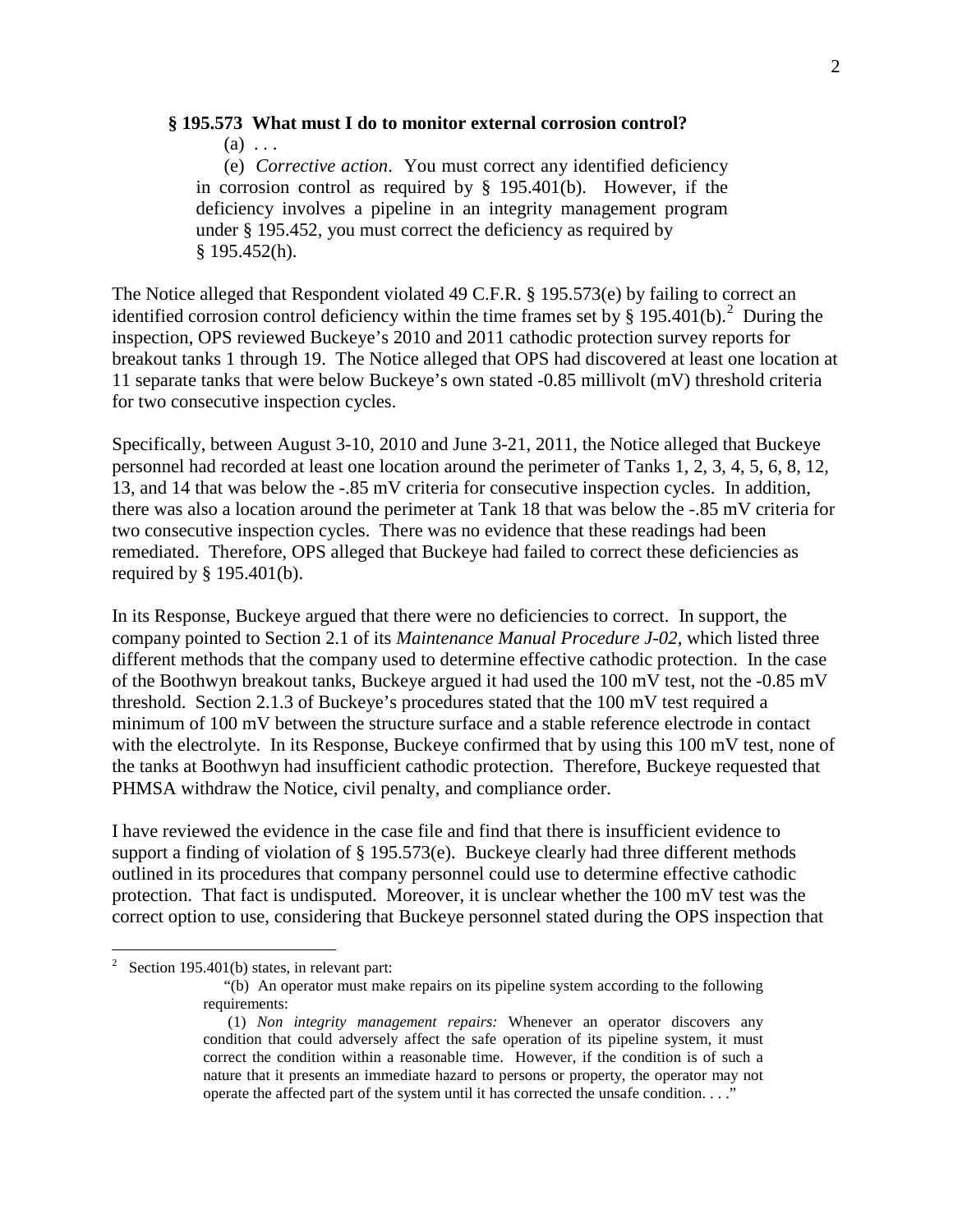they did not have effective static P/S data to support the 100 mV test.<sup>3</sup>

However, OPS has not alleged that Buckeye failed to use the proper criteria to determine the adequacy of cathodic protection (§ 195.571), that it failed to identify a corrosion control deficiency, or that it failed to follow its own procedures under 49 C.F.R. § 195.402(a). Instead, OPS alleged that Buckeye failed to *correct* an identified corrosion control deficiency. Since it is not clear from the evidence that there was an identified deficiency to correct, I cannot find a violation of § 195.573(e). Accordingly, based upon a review of all of the evidence, I am withdrawing this item and the associated civil penalty.

### **ASSESSMENT OF PENALTY**

Under 49 U.S.C. § 60122, Respondent is subject to an administrative civil penalty not to exceed \$100,000 per violation for each day of the violation, up to a maximum of \$1,000,000 for any related series of violations. In determining the amount of a civil penalty under 49 U.S.C. § 60122 and 49 C.F.R. § 190.225, I must consider the following criteria: the nature, circumstances, and gravity of the violation, including adverse impact on the environment; the degree of Respondent's culpability; the history of Respondent's prior offenses; the Respondent's ability to pay the penalty and any effect that the penalty may have on its ability to continue doing business; and the good faith of Respondent in attempting to comply with the pipeline safety regulations. In addition, I may consider the economic benefit gained from the violation without any reduction because of subsequent damages, and such other matters as justice may require. The Notice proposed a total civil penalty of \$60,000 for the violation cited above.

**Item 1:** The Notice proposed a civil penalty of \$ 60,000 for Respondent's violation of 49 C.F.R. § 195.573(e), for failing to correct an identified corrosion control deficiency. As stated above, I am withdrawing the alleged violation and the associated civil penalty amount.

### **COMPLIANCE ORDER**

The Notice proposed a compliance order with respect to Item 1 in the Notice for violation of 49 C.F.R. § 195.573(e). Under 49 U.S.C. § 60118(a), each person who engages in the transportation of hazardous liquids or who owns or operates a pipeline facility is required to comply with the applicable safety standards established under chapter 601. As stated above, since I am withdrawing the alleged violation, I am also withdrawing the proposed Compliance Order.

 $\overline{a}$ 

<sup>&</sup>lt;sup>3</sup> See Pipeline Safety Violation Report (Violation Report), (June 5, 2013) (on file with PHMSA), at 3.